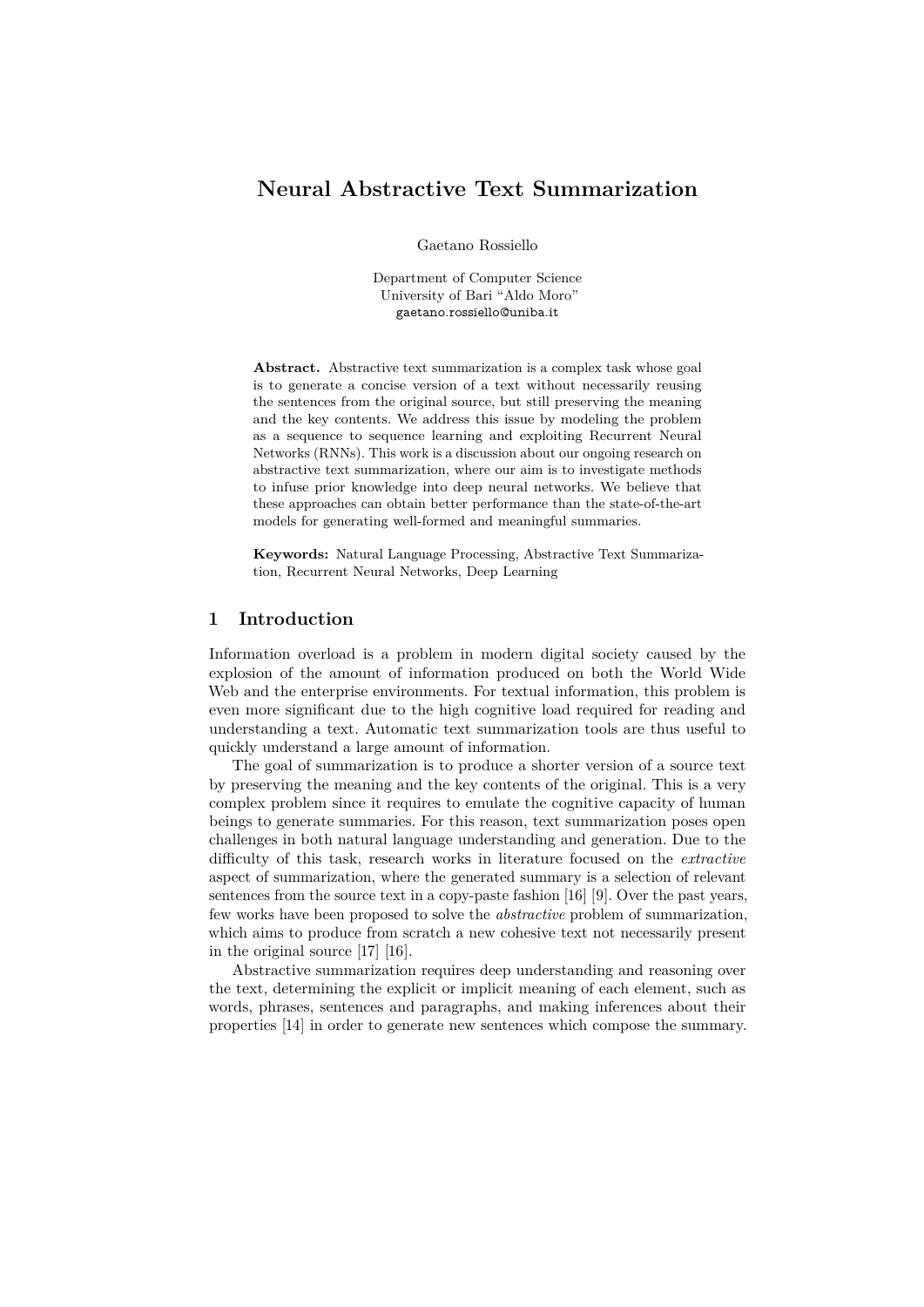Recently, riding the wave of prominent results of modern deep learning models in many natural language processing tasks [\[10\]](#page-4-2), several groups have started to exploit deep neural networks for abstractive text summarization [\[15\]](#page-5-2) [\[13\]](#page-4-3). These deep architectures share the idea of casting the summarization task as a neural machine translation problem [\[2\]](#page-4-4), where the models, trained on a large amount of data, learn the alignments between the input text and the target summary through an attention encoder-decoder paradigm. In detail, in [\[15\]](#page-5-2) the authors propose a feed-forward neural network based on neural language model [\[3\]](#page-4-5) with an attention-based encoder, while the models proposed in [\[4\]](#page-4-6) and [\[13\]](#page-4-3) use the attention encoder into a sequence-to-sequence framework modeled by RNNs [\[18\]](#page-5-3). Once parametric models are trained, a decoder module greedily generates a summary, word by word, through a beam search algorithm.

The aim of these works based on neural networks is to provide a fully datadriven approach to solve the abstractive summarization task, where the models learn automatically the representation of relationships between the words in the input document and those in the output summary without using complex handcrafted linguistic features. Indeed, the experiments highlight significant improvements of these deep architectures compared to extractive and abstractive state-of-the-art methods evaluated on various datasets, including the goldstandard DUC-2004 [\[12\]](#page-4-7) using several variants of ROUGE metric [\[11\]](#page-4-8). These results prove the effectiveness of the approaches based on modern deep learning architectures to solve the abstractive summarization task and this lays the foundation for a new promising area of research that we want to explore.

#### **2 Motivation and Research Questions**

The proposed neural attention-based models for abstractive summarization are still in an early stage, thus they show some limitations. Firstly, they require a large amount of training data in order to capture a good representation that properly maps good (soft) alignments between original text and the related summary. Moreover, since these deep models learn the linguistic regularities relying only on statistical co-occurrences of words over the training set, some grammar and semantic errors can occur in the generated summaries. Finally, these models work only at sentence level and are effective for sentence compression rather than document summarization, where both input text and target summary consist of several sentences.

In this work we argue about our ongoing research on abstractive text summarization. Taking up the idea of setting the summarization task as a sequence-tosequence learning problem [\[18\]](#page-5-3), we study approaches to infuse prior knowledge into a RNN in a unified manner in order to overtake the aforementioned limits.

In the first stage of our research we focus on methodologies to introduce linguistic features, such as part-of-speech and named entities tags, and relational semantic information coming from knowledge bases and thesaurus, such as DBpedia and WordNet. We believe that informing the neural network about the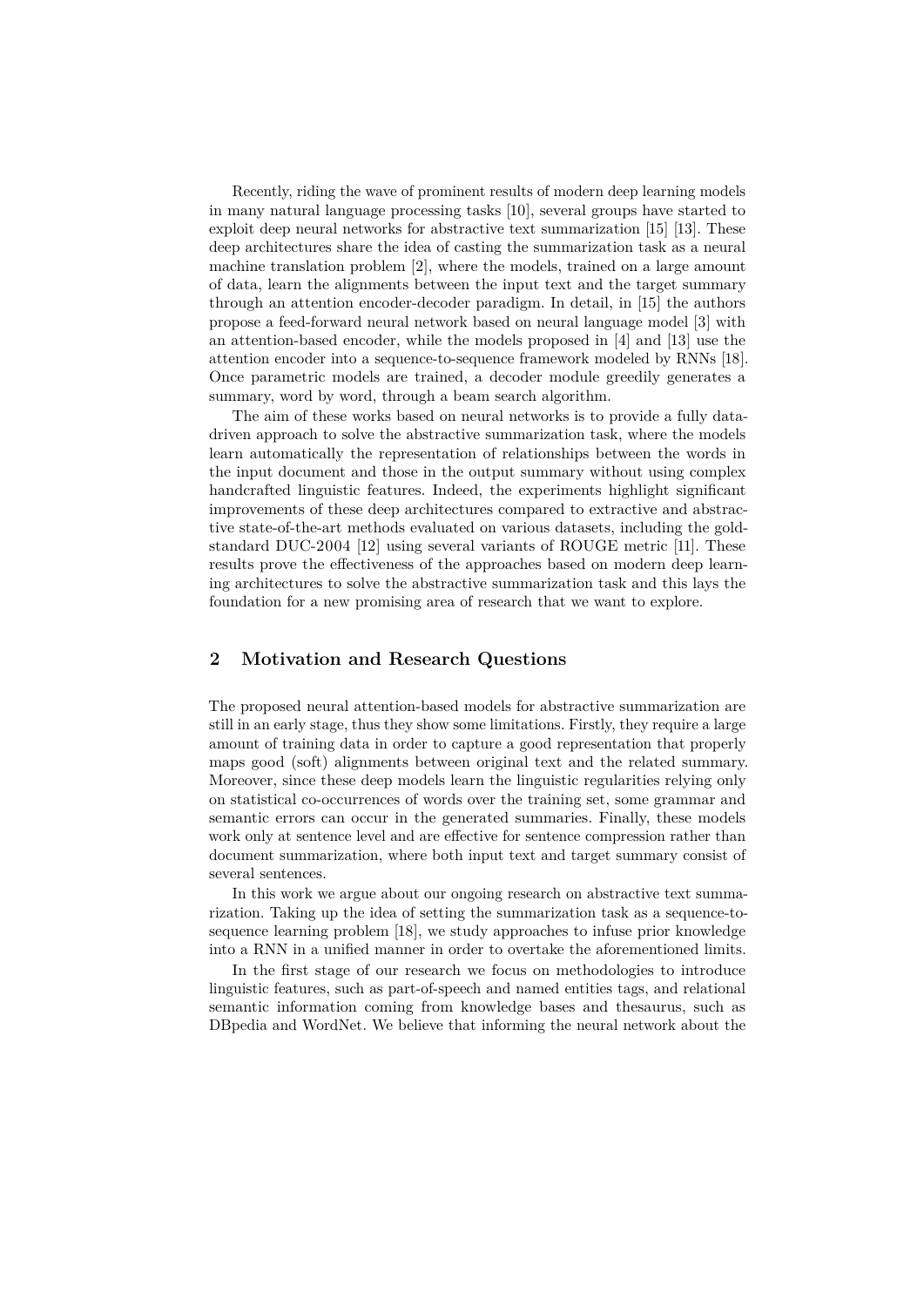specific syntactic and semantic role of each word (or concept) during the training phase may led several advantages as described below.

Introducing information about the syntactical role of each word, the neural network can tend to learn the right collocation of words by belonging to a certain part-of-speech class. Besides, for standard neural language models, the named entities are usually considered as rare words. This brings some shortcomings during new text generation, where the entities are treated as unknown words [\[6\]](#page-4-9). Thus, the linguistic features can improve the model avoiding grammar errors and producing well-formed summaries. Also, a jointly learning of word and knowledge embedding can induce the model to produce more meaningful summaries. Finally, the summarization task lacks of availability of data required to train the models, especially in specific domains. The introduction of prior knowledge can help to reduce the amount of data needed in the training phase.

Concretely, our research wants to answer the following questions:

- **RQ1** How to formalize the abstractive text summarization as a learning problem using deep neural networks?
- **RQ2** What is an effective way to introduce prior knowledge into deep neural models?
- **RQ3** How to combine the distributional and relational semantic in a unified model?
- **RQ4** Can the proposed models reduce the syntactic and semantic errors in the generated summaries?
- **RQ5** How to extend the models so that they can be applied to summarization of paragraphs, documents and multi-documents?
- **RQ6** How to evaluate the proposed models?

## **3 Methodology**

At current state of our research, we are designing a novel approach to incorporate prior knowledge into deep neural networks. Our general deep architecture is inspired by [\[18\]](#page-5-3), where we formalize the abstractive summarization as a sequenceto-sequence problem by adopting an encoder-decoder paradigm using RNNs. Figure [1](#page-2-0) shows a graphical example.

<span id="page-2-0"></span>

**Fig. 1.** An example of encoder-decoder paradigm for sequence to sequence learning [\[18\]](#page-5-3).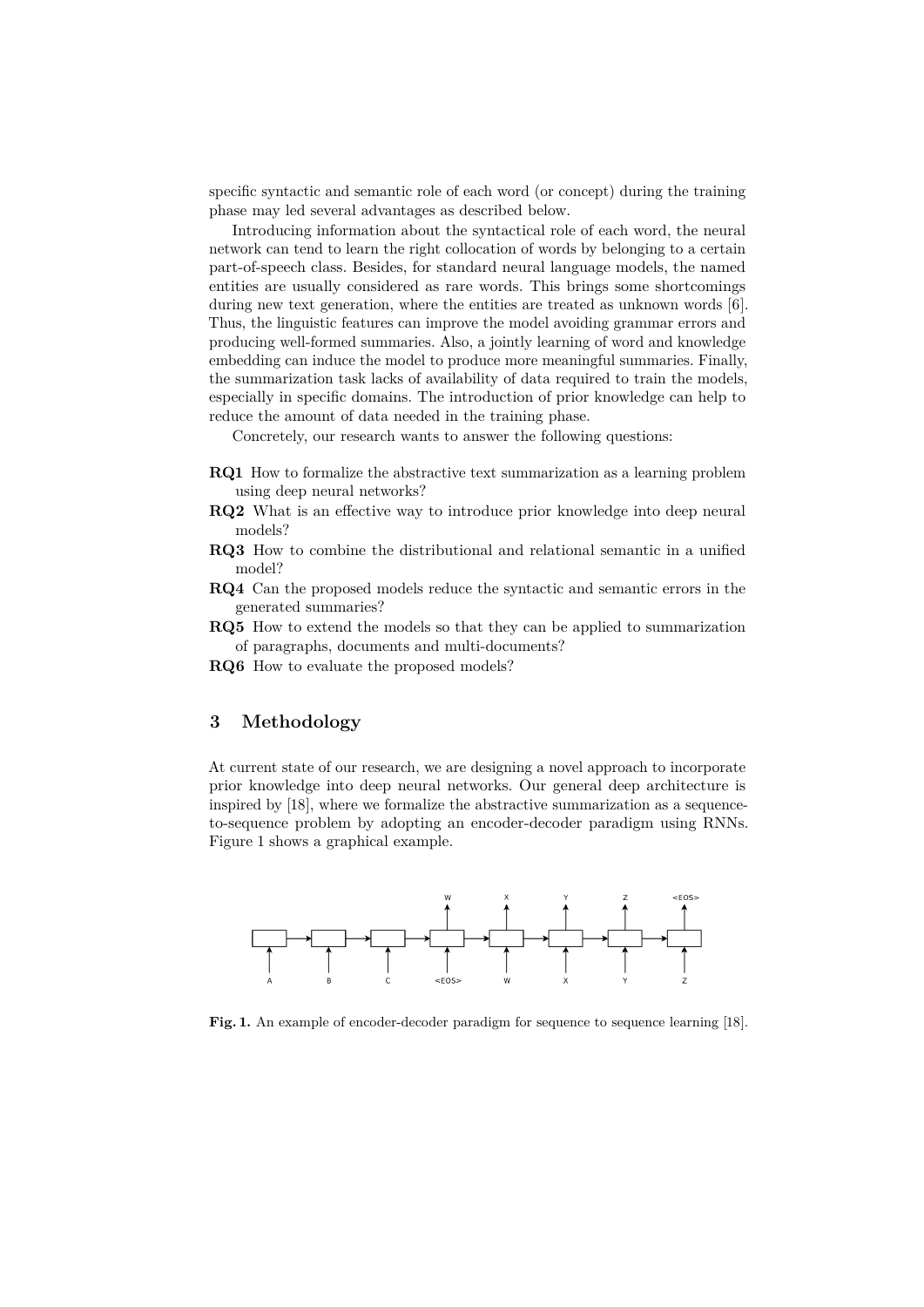These models learn soft alignments between source and target sentences from a training set composed by original text and target summary pairs. In detail, the encoder is a RNN that reads one token at time from the input source and returns a fixed-size vector representing the input text. The decoder is another RNN that generates words for the summary and it is conditioned by the vector representation returned by the first network. In order to find the best sequence of words that represent a summary, a beam search algorithm is commonly used. The RNNs of the encoder and decoder can be implemented with Elman RNN [\[7\]](#page-4-10) or with a more sophisticated variants as Long-Short Term Memory (LSTM) [\[8\]](#page-4-11) and Gated Recurrent Unit (GRU) [\[5\]](#page-4-12) networks. In tasks involving language modeling, these variants have shown impressive performance and they solve the vanishing gradient problem that typically involves RNNs. Several tricks, such as to read the input sequence in reverse or bidirectional mode, are applied to the encoder to improve the performance. Moreover, some attention-based mechanisms [\[2\]](#page-4-4) [\[15\]](#page-5-2) [\[13\]](#page-4-3) [\[4\]](#page-4-6) are integrated into the encoder to help the network to remember certain aspects about the input. The good performance of the whole architecture often depends on how these attention-based components are modeled.

These models take in account only the distribution of the words in the training corpus. At first stage of our research, we want to incorporate lexical and syntactic features, such as part-of-speech and named entities tags, into RNNs. The core idea is to replace the softmax of each RNN layer with a log-linear model or a probabilistic graphical model, like factor graphs. This replacement does not arise any problem because the softmax function converts the output of the network into probability values, where the softmax can be seen as a special case of the extended version of RNN [\[6\]](#page-4-9). Thus, the use of probabilistic models allows to condition the probability value, given an extra feature vector that represents the lexical and syntactic information of each word. We believe that this approach can learn a better representation of the input vector during the training and it can help the decoder in the generation phase. In this way, the decoder can assign to the next word a probability value which is related to the specific lexical role of that word in the generated summary. This can allow the model to decrease the number of grammar errors in the summary, even using a smaller training set since the linguistic regularities are supported by the extra vector of syntactic features.

In the next step, we want to explore approaches that combine the distributional and relational semantic in a unified model. For this purpose, in the recent literature, several works [\[19\]](#page-5-4) [\[20\]](#page-5-5) [\[1\]](#page-4-13) have been proposed principally to solve the automatic knowledge base construction task. Our idea is to adopt these methods into a sequence-to-sequence model to solve the abstractive text summarization problem. We believe that a jointly learning of the text and knowledge can improve the model by generating more abstractive and meaningful summaries.

Another promising direction that we want to investigate is the generation of abstractive summaries from documents or multiple documents using deep learning models. Broadly, the idea can involve a first extractive phase, where the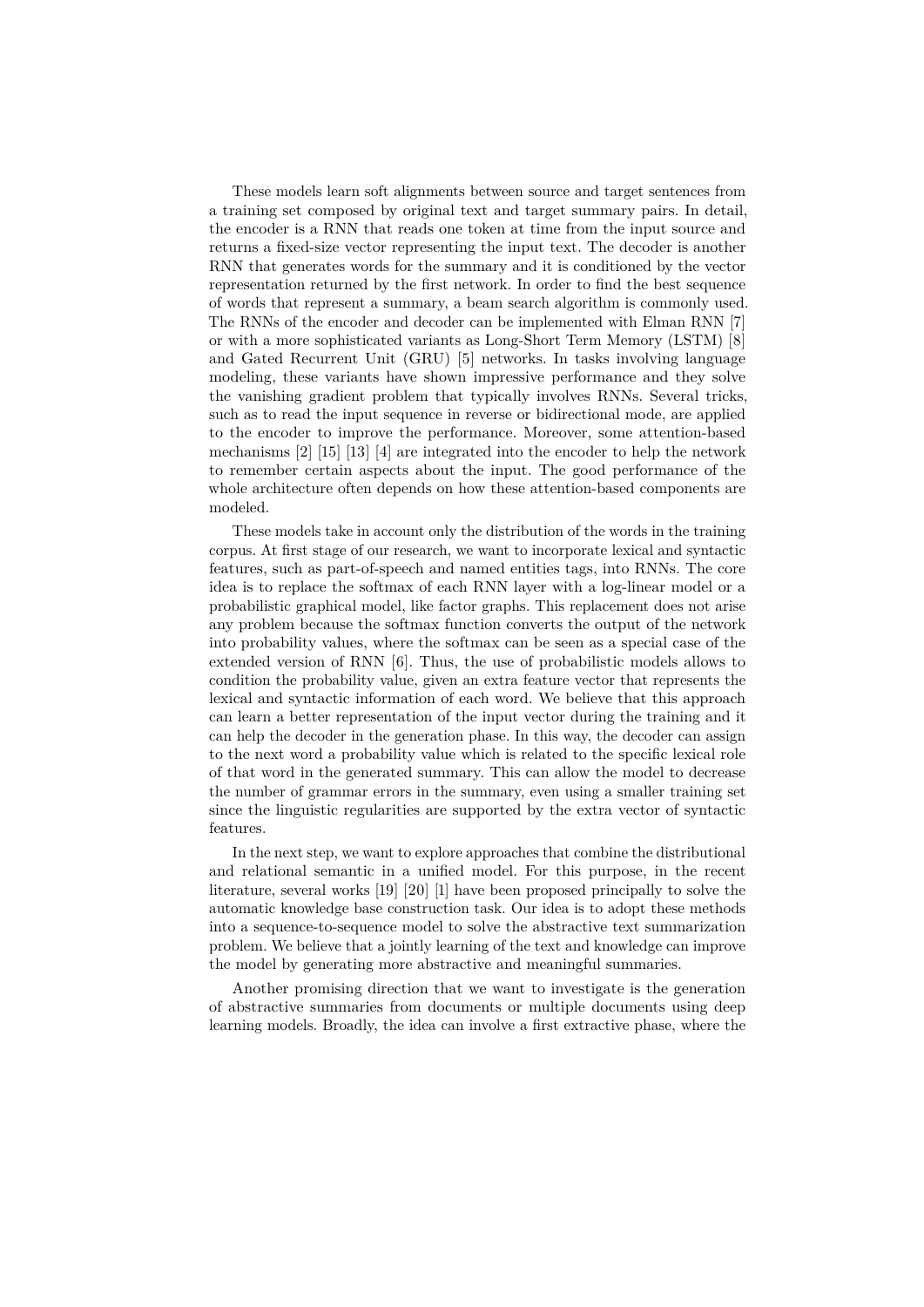relevant sentences are extracted from source text, followed by the abstractive phase, where a summary is generated only from these relevant sentences.

#### **4 Evaluation Plans**

We plan to evaluate our models on gold-standard datasets for the summarization task, such as DUC-2004 [\[12\]](#page-4-7), Gigaword [\[15\]](#page-5-2) and CNN/DailyMail [\[13\]](#page-4-3) corpus, as well as on a local government dataset of documents made available by InnovaPuglia S.p.A. (consisting of projects and funding proposals) using several variants of ROUGE [\[11\]](#page-4-8) metric.

ROUGE is a recall-based metric which assesses how many n-grams in generated summaries appear in the human reference summaries. This metric is designed to evaluate extractive methods rather than abstractive ones, thus the former would be advantaged. The evaluation in summarization is a complex problem and it is still an open challenge for three main reasons. First, given an input text, there are different summaries that preserve the original meaning. Furthermore, the words that compose the summary could not appear at all in the original source. Finally, ROUGE metric cannot measure the quality of grammar structure of the generated summary. To overcome these issues we plan an in-vivo experiment with a user study.

## **References**

- <span id="page-4-13"></span>1. S. Ahn, H. Choi, T. Pärnamaa, and Y. Bengio. A Neural Knowledge Language Model. *CoRR*, abs/1608.00318, 2016.
- <span id="page-4-4"></span>2. D. Bahdanau, K. Cho, and Y. Bengio. Neural machine translation by jointly learning to align and translate. *CoRR*, abs/1409.0473, 2014.
- <span id="page-4-5"></span>3. Y. Bengio, R. Ducharme, P. Vincent, and C. Janvin. A neural probabilistic language model. *J. Mach. Learn. Res.*, 3:1137–1155, 2003.
- <span id="page-4-6"></span>4. S. Chopra, M. Auli, A. M. Rush, and S. Harvard. Abstractive sentence summarization with attentive recurrent neural networks. 2016.
- <span id="page-4-12"></span>5. J. Chung, Ç. Gülçehre, K. Cho, and Y. Bengio. Empirical evaluation of gated recurrent neural networks on sequence modeling. *CoRR*, abs/1412.3555, 2014.
- <span id="page-4-9"></span>6. M. Dymetman and C. Xiao. Log-linear rnns: Towards recurrent neural networks with flexible prior knowledge. *CoRR*, abs/1607.02467, 2016.
- <span id="page-4-10"></span>7. J. L. Elman. Finding structure in time. *Cognitive Science*, 14(2):179–211, 1990.
- <span id="page-4-11"></span>8. S. Hochreiter and J. Schmidhuber. Long short-term memory. *Neural Comput.*, 9(8):1735–1780, 1997.
- <span id="page-4-0"></span>9. K. S. Jones. Automatic summarising: The state of the art. *Information Processing & Management*, 43(6):1449–1481, 2007.
- <span id="page-4-2"></span>10. Y. LeCun, Y. Bengio, and G. Hinton. Deep learning. *Nature*, 521:436–444, 2015.
- <span id="page-4-8"></span>11. C.-Y. Lin. ROUGE: A Package for Automatic Evaluation of Summaries. In *Proc. of the ACL-04 Workshop*, page 10. Association for Computational Linguistics, 2004.
- <span id="page-4-7"></span><span id="page-4-3"></span>12. K. C. Litkowski. Summarization experiments in duc. In *Proc. of DUC 2004*, 2004. 13. R. Nallapati, B. Xiang, and B. Zhou. Sequence-to-sequence RNNs for text summa
	- rization. *CoRR*, abs/1602.06023, 2016.
- <span id="page-4-1"></span>14. P. Norvig. Inference in text understanding. In *AAAI*, pages 561–565, 1987.